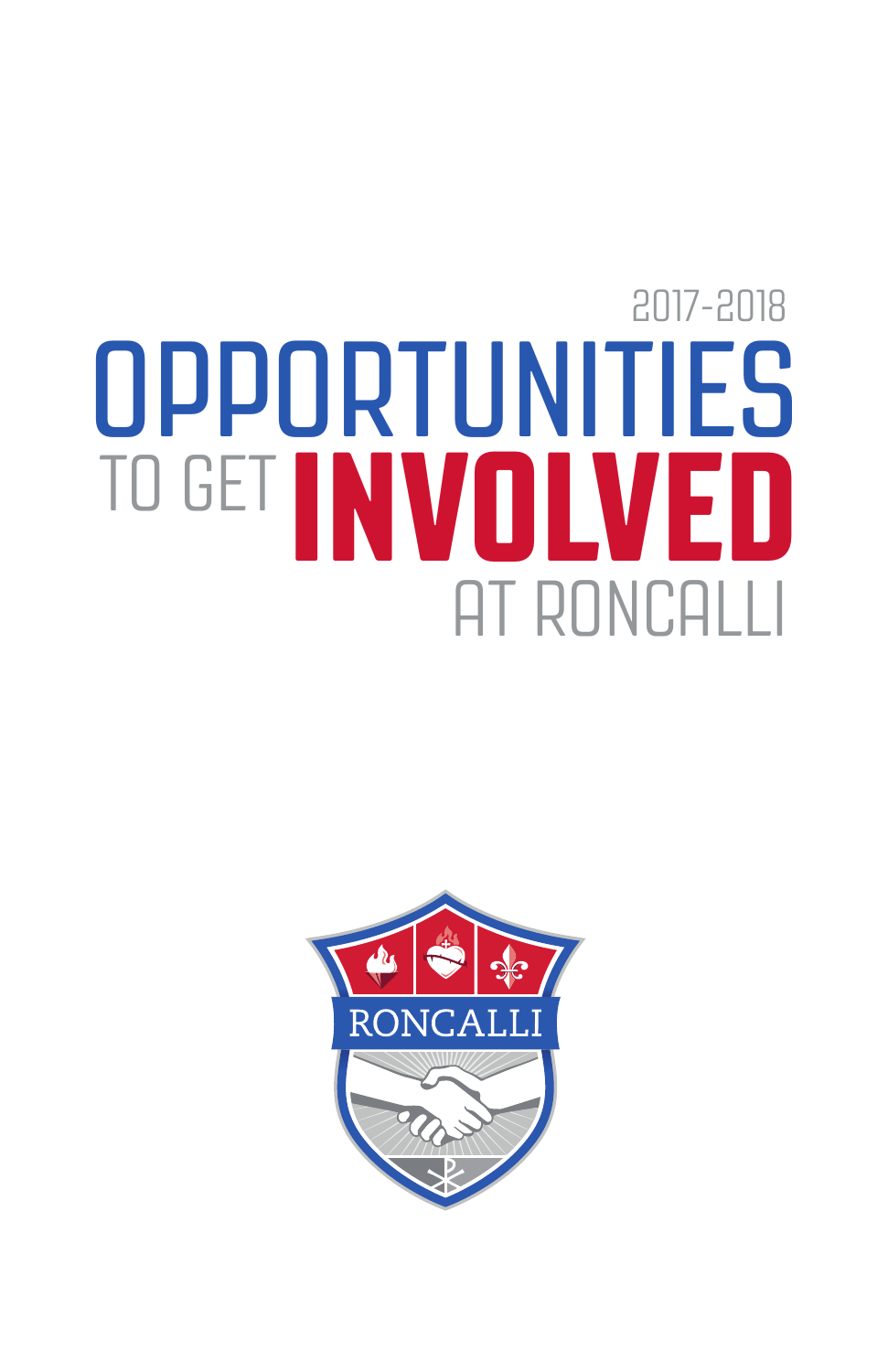Roncalli High School is blessed to offer a wide array of extra curricular opportunities for students. These include academic teams, fine arts, performing arts, clubs, athletic teams, managers, statisticians, videographers and array of service opportunities. Students are encouraged to join clubs and/or teams as research shows that students that are involved in at least one extra curricular opportunity will be more successful in school. This booklet captures a snapshot of the various extra curricular offerings available to students. If a student cannot find an area of interest to join, there is a process to create a new club or team.

### ACADEMIC TEAMS

Students may participate in any of the following academic competitions.

**Brain Game Team:** This quick recall competition is a buzzer lock-out contest sponsored by WTHR Television Channel 13. The team consists of four students and several alternates. Preparation for this single-elimination tourney usually begins in September. CONTACT: Mr. Anthony Walters awalters@roncalli.org

Mock Trial Team: Student teams of witnesses and attorneys prepare a case for trial before a judge. With the help of attorney/coaches, teams prepare for competition according to the established rules of trial procedure. Teams are judged on their ability to follow procedure and present an effective case. Preparation for this February competition begins in .<br>October.

CONTACT: Mrs. Beth Reel breel@roncalli.org

**Spell Bowl Team:** Spell Bowl teams consist of 10 students who participate in a written spelling bee. Each of the participants spells 9 words from a specially prepared list. Regional competition occurs in October, culminating with the State Finals in November. CONTACT: Sr. Susan Reuber sreuber@roncalli.org

**Speech Team:** This team offers students the chance to develop and display their writing and verbal skills. Students have the opportunity to choose between 14 categories in which they can compete throughout the school year. All rules and judging are defined by the Indiana High School Forensic Assoc. Coaching will be available each week to assist team members in their preparation for meets.

CONTACT: Mrs. Tristan McGill tmcgill@roncalli.org or Mr. Phil Milroy pmilroy@roncalli.org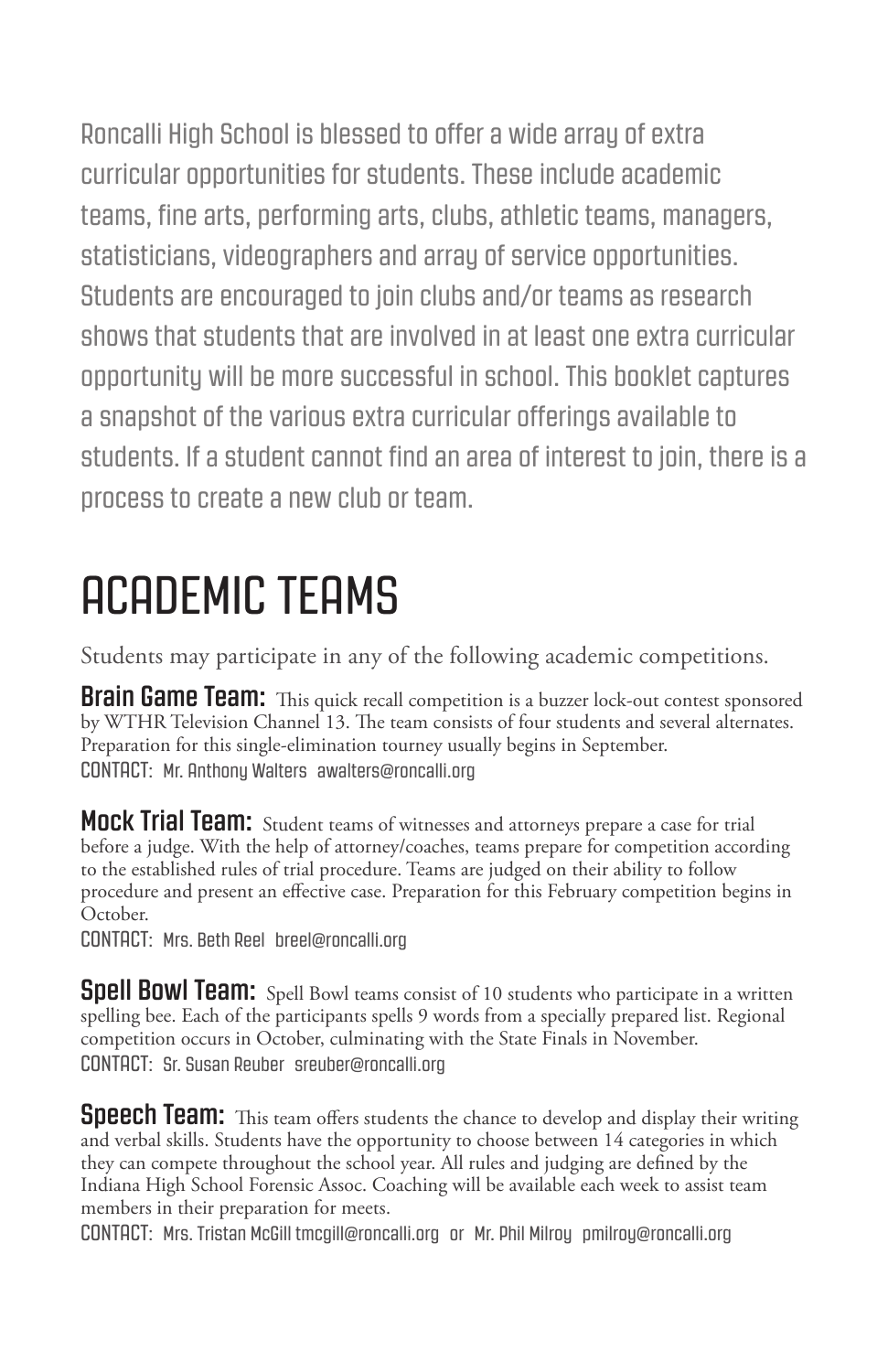## SCHOOL CLUBS AND ACTIVITIES

**Anime Club:** This club loves to explore the world of Anime which includes watching fun shows, drawing your favorite characters, or learning some of the Japanese language. The club is fun and open to all. Come and check it out.

CONTACT: Ms. Sara Buente sbuente@roncalli.org

**Archery Club:** This club practices archery and competes at local competitions in hopes of qualifying for the state NASP (National Archery School Program) finals. This club is open to all students that enjoy archery. This club meets weekly beginning in late September to practice target shooting. This is a very safe and organized club that works to improve the marksmanship of each member.

CONTACT: Mr. Rob Kratoska rkratoska@roncalli.org

**Athletic Trainers (student):** Our athletic department sponsors a multitude of athletic teams. We use student athletic trainers to assist our certified athletic trainers on staff. If students have an interest in physical therapy or athletic training this is a great way to get involved. We need student athletic trainers for each season. CONTACT: Mr. Mike Sahm msahm@roncalli.org

**Boxing Club:** Club members typically meet through the winter and spring months after school approximately once every other week. Individuals are trained and work on some basic elements of boxing primarily through the use of punching bags. There is no live boxing. CONTACT: Mr. Ray Shelburn rshelburn@roncalli.org

**Comedy Sportz Team:** This club is open through audition to any RHS student who wishes to learn more about the fundamentals and performance of improv comedy. A team of 8-10 student act-letes meets once a week in the fall to practice and team build with other local Comedy Sportz teams. Competitions will take place in the spring. CONTACT: Ms. Kim Buckley kbuckley@roncalli.org

**Dance Team:** This club is for students that would like to develop and showcase their dancing skills. The group, established through tryouts, will perform at home boys and girls basketball games.

CONTACT: Mrs. Lynn Herrick MissLynnTDR@aol.com

**DIY (Do it Yourself) Club:** Do you love crafts? Do you love to put things together to see what you can create? Do you love to make fun projects or create gifts for others to enjoy? If you said yes to any of these questions, then you should consider joining the DIY club as this club loves to create fun crafts and gifts for others. CONTACT: Mrs. Laura Williams lwilliams@roncalli.org

**Drama Club:** Students involved in the Drama Club have the opportunity to attend plays, musicals, and conferences. The Drama Club meets twice a month, Thursdays after school onstage. A student need not be in a theater class to be a part of the Drama club. CONTACT: Mr. Phil Anderson panderson@roncalli.org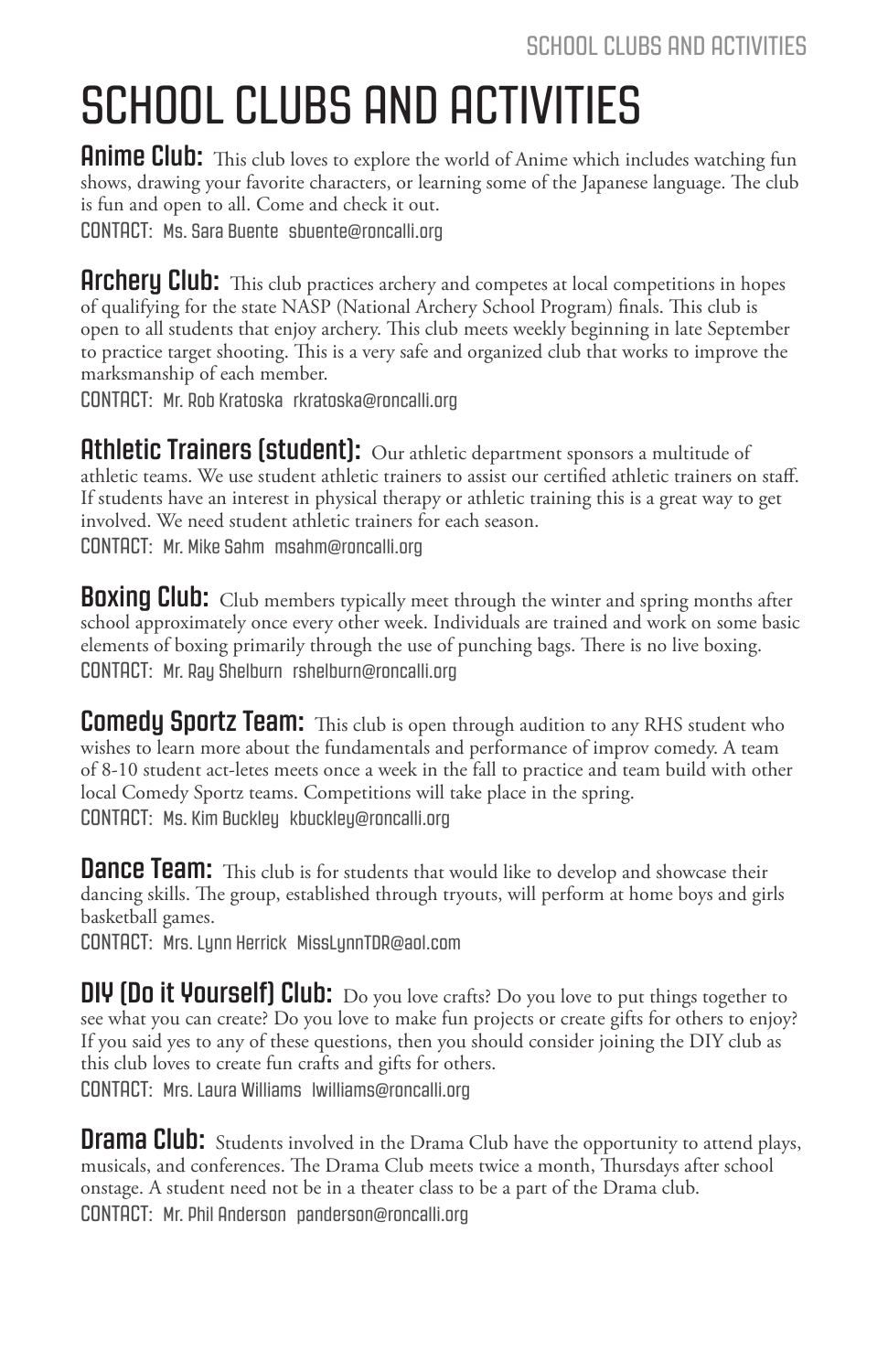#### SCHOOL CLUBS AND ACTIVITIES

**Earth Club:** This club oversees the Roncalli garden and looks for service projects that are environmentally friendly. This club has members that come in over the summer to plant and till the garden.

CONTACT: Mr. Andy Niewedde aniewedde@roncalli.org

**Ethnic Eating Club:** This club loves to eat! The club travels to various ethnic restaurants to enjoy cuisine from around the world. Cost is minimal and transportation is provided. Students also have the opportunity to complete service projects by serving meals at local shelters.

CONTACT: Mr. Chuck Weisenbach cweisenbach@roncalli.org

**EUCHTE CIUD:** The Euchre Club offers students the opportunity to learn and play euchre, while meeting new people and having a good time. Once to twice per month this club travels to a local retirement community to play Euchre with the residents. Between beginners and experts, faculty and students, all are welcome to partake in one of the truly quintessential Hoosier social card games, EUCHRE!

CONTACT: Mrs. Shellie Hartford shartford@roncalli.org

Fishing Club: The fishing club is open to all students. The fishing club visits area lakes and rivers for fishing and fellowship in the fall and spring. Parents and family of RHS students are welcome to attend the outings.

CONTACT: Mr. Rob Kratoska rkratoska@roncalli.org

Four Paws Club: This club is open to all students and staff at RHS that love animals. The purpose of the club is to educate students about the various local service opportunities involving animals. The group volunteers at Animal Care and Control on the south side, as well as, local humane societies. Activities include dog walking, working at adoption days, grooming and bathing the animals, and much, much more! CONTACT: Mrs. Sarah Rose srose@roncalli.org

**Guitar Club:** This club is made up of students and staff that love music and enjoying playing guitar. They meet twice per month to jam. CONTACT: Mr. Anthony Walters awalters@roncalli.org or Mr. Ray Shelburn rshelburn@roncalli.org

**Jazz Band:** The Band is open through audition to any RHS student who plays piano, drums, bass, guitar, trumpet, trombone or saxophone. The Rebel Jazz Band performs at concerts, contests, special community performances, college jazz festivals and at the biannual Smoky Mountain Music Festival. Auditions are held in September. CONTACT: Ms. Kathy Peach kpeach@roncalli.org

**Linus Club:** This service club makes fleece "no sew" blankets for local charities that serve families with babies or young children that could benefit from a new fleece blanket. No sewing experience is needed. This club is always is in need of fleece material donations to keep up with the demand for new blankets.

CONTACT: Mrs. Autumn Currens acurrens@roncalli.org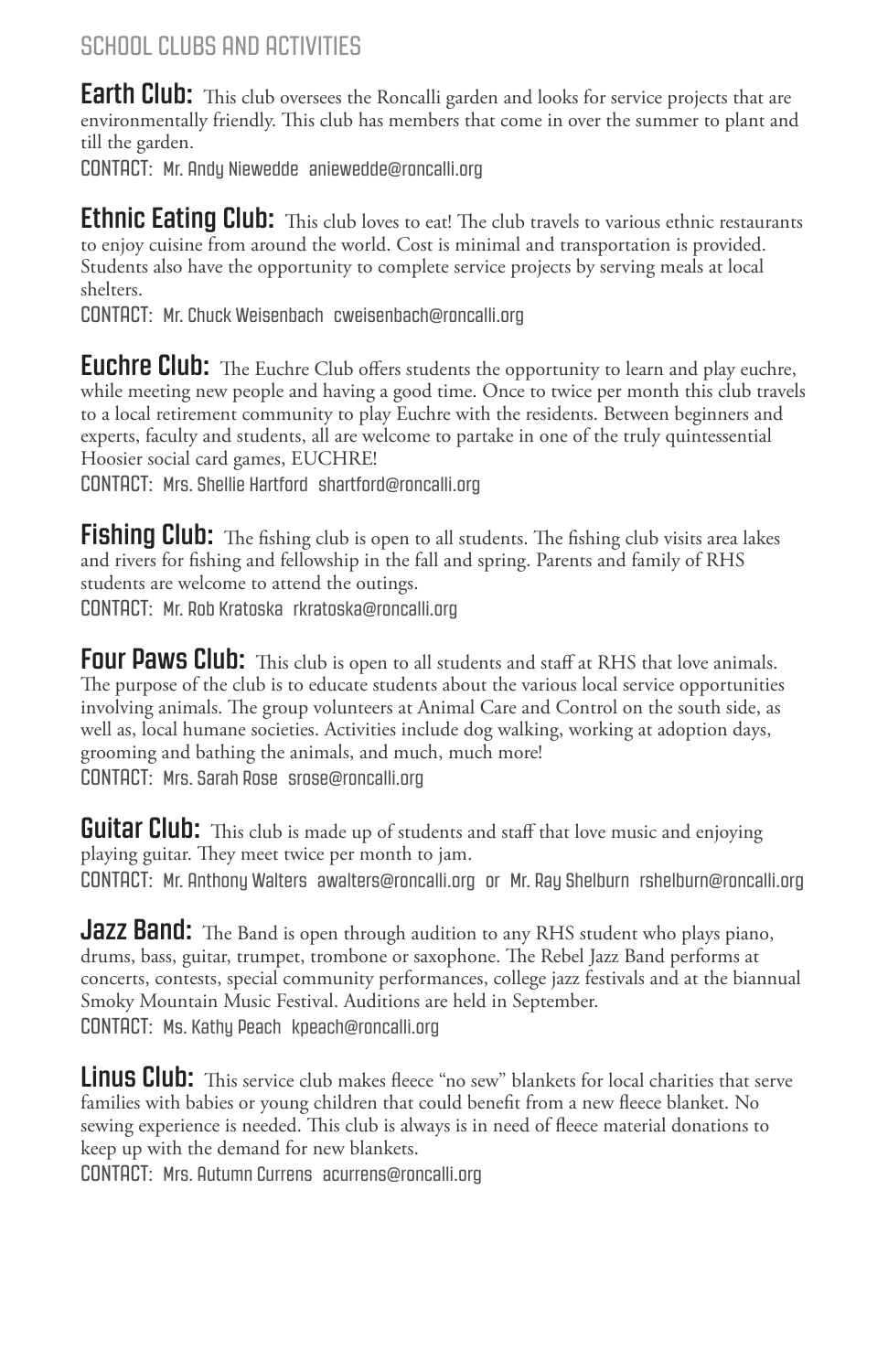**Liturgical Activities:** Campus Ministry offers students various opportunities to be actively involved in their Faith. All students have an opportunity to be part of school liturgies by participating as lectors, Servers or cantors during all-school liturgies. Seniors may also be involved as Eucharistic Ministers. All Students are regularly invited to participate in daily masses, penance services, prayer services, Communion Services, or all school Rosaries offered throughout the year.

CONTACT: Mr. Jeff Traylor jtraylor@roncalli.org

**Mountain Bike Club:** This club is made up of adults and students that enjoy riding mountain bikes together at local parks.

CONTACT: Mr. Stefan Welsh swelsh@roncalli.org

**National Honor Society:** The National Honor Society is dedicated to serving the school and the community through peer tutoring. Juniors and seniors who have earned a 3.6 GPA or above after their fifth semester of academic work and have completed five semesters of three Level III classes by the end of their fifth semester are invited to apply for membership.

CONTACT: Mrs. Erin Bohn ebohn@roncalli.org

**Photography Club:** All students are invited to join the club as they typically make one photography outing per grading quarter. Students are encouraged to enter their work in local photography competitions.

CONTACT: Mr. Stefan Welsh swelsh@roncalli.org

**Pro-Life Club:** Students interested in promoting life from conception to natural death are encouraged to participate in this group. This committee will work to educate the student body on issues such as abortion, euthanasia, capital punishment, etc. and will work to support human life in all such areas. This group annually travels to Washington D. C. for the National Right to Life March.

CONTACT: Ms. Caroline Reuter creuter@roncalli.org

**Rebel Chef Cooking Club:** This club is for all of those students interesting in cooking or baking. This club meets twice per month to learn culinary skills. Club members will cook and bake as well as have guest speakers and visit local restaurants to sample cuisine. CONTACT: Mrs. Kathy Heath kheath@roncalli.org or Mrs. Lani Cummings lcummings@roncalli.org

**Rebel Buddies:** This is a mentoring club whereby RHS students spend time with students from our Life Academy Program in social settings. Monthly activities are organized and supervised for students to enjoy time spent together.

CONTACT: Mrs. Julie Sommers jsommers@roncalli.org or Mrs. Grace Nickell gnickell@roncalli.org

**Robotics Team:** This team consists of 4-6 students that build a robot to compete at area VEX competitions. The club meets each Friday after school in Room #007. Please stop by to learn more info.

CONTACT: Mr. Chris Whisler chris.whisler@rowhy.com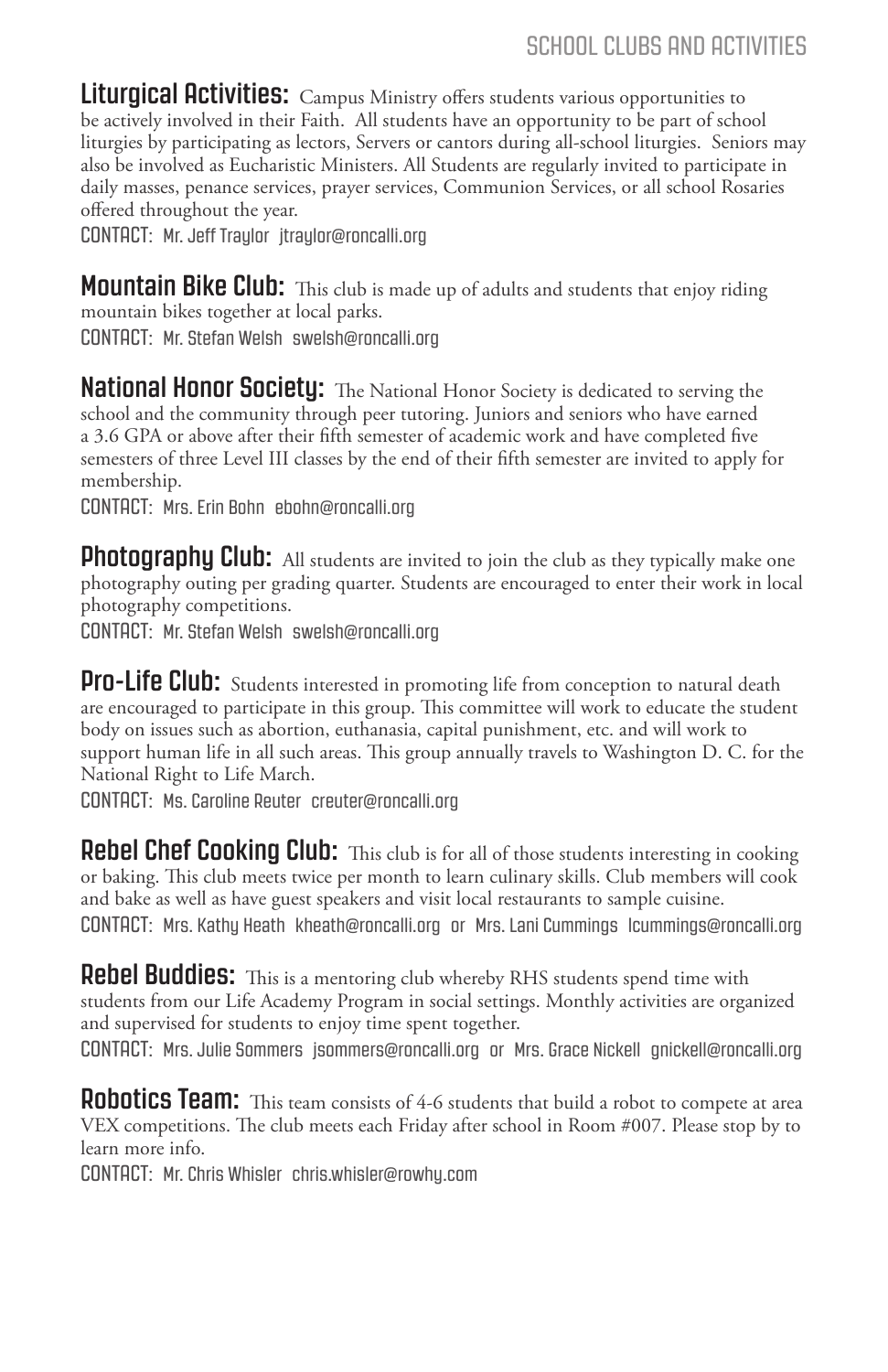#### SCHOOL CLUBS AND ACTIVITIES

**Service Learning:** Opportunities for students to volunteer their time and talents in their school, parishes, and community are available through this program. The service learning committee is a student-run program where those involved develop and implement service projects within and outside the school. Organizations that have worked with the program include: Habitat for Humanity, Special Olympics, St. Vincent de Paul, St. Elizabeth Coleman Center and Sacred Heart Church. Groups of RHS students, faculty/staff members, and parents travel to Appalachia two times a year (spring break and summer break) for a six day service trip.

CONTACT: Mr. Gerard Striby gstriby@roncalli.org

**Sewing Club:** This club meets the first and third Wednesday of each month in room #002 to learn how to sew by hand and with machines. This club offers various service projects that allow students to sew items for families in need. CONTACT: Mrs. Penny Hall pennyhall6551@gmail.com

**Ski Club:** Snow skiing is fun and a great way to exercise in the cold winter months. Foursix times a year the RHS ski club will be traveling to Perfect North Slopes in Lawrenceburg, IN for a ski outing. Transportation is provided. This is a great way to meet new people and learn a new skill. Lessons are provided at each ski outing. Skiing or snowboarding are available to each student.

CONTACT: Mrs. Shellie Hartford shartford@roncalli.org

**Student Council [Government]:** Student council has a primary responsibility of being the voice of the student body and planning activities at RHS. One of its positive products is the active experience in leadership and the development of organizational skills learned by the members. Student Council officers are selected on a yearly basis. All interested students are always encouraged to attend meetings and become involved in the Student Council activities. Student council meets every Wednesday after school in Rm #000. The council provides numerous opportunities for students to showcase their leadership skills. CONTACT: Mr. Ryan Costello rcostello@roncalli.org

**Table Top Game Club:** This club meets twice per month to play fun board games. One time per month this club travels to a local nursing home to play board games with residents. This club is a great way to meet new friends or spend time with old friends. CONTACT: Ms. Corinne Owens cowens@roncalli.org

**Theater Activities:** There is a place for all interested students in the Roncalli theater productions. In addition to the actors, RHS theatre productions are dependent upon many crews including makeup, lighting, sound, publicity, and set crew. Activities include major fall and spring productions. Each year the Roncalli theatre department performs a musical in the fall and play in the spring.

CONTACT: Mr. Phil Anderson panderson@roncalli.org

**Video Gaming Club:** Opportunities to explore many different aspects of video games. Activities include multi player video gaming and group participation. The club meets regularly after school in room 110.

CONTACT: Mr. Phil Anderson panderson@roncalli.org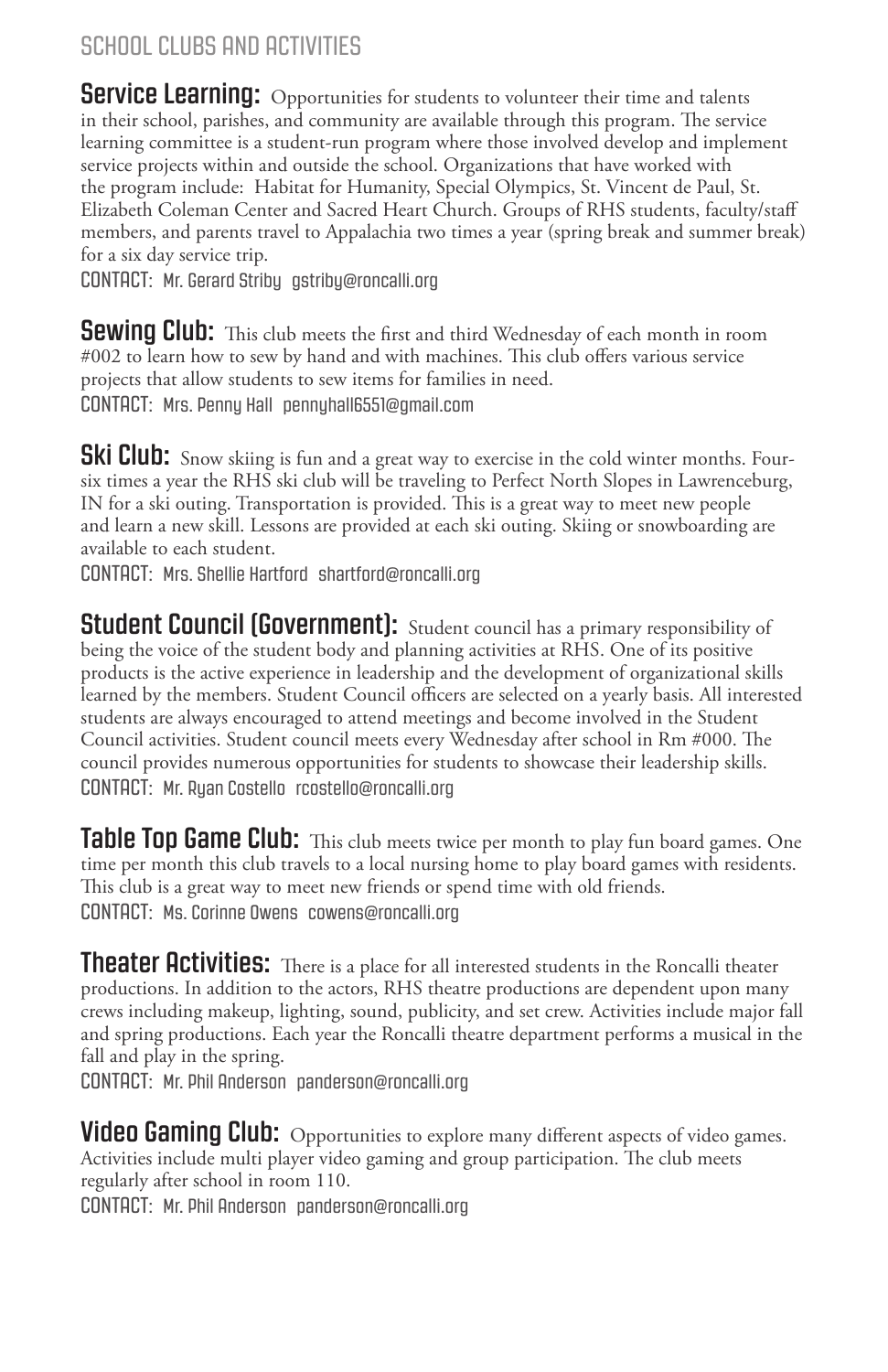**World Language Clubs:** The German, French, and Spanish Clubs promote student awareness of the language and cultures. Membership in the clubs is available to all students enrolled in a world language.

CONTACT: German: Mr. Matthew Hurley mhurley@roncalli.org French: Ms. Denise Joseph djoseph@roncalli.org Spanish: Ms. Sarah Buente sbuente@roncalli.org

### Athletic Teams

Females: Basketball, bowling, cheerleading, cross country, golf, gymnastics, Rebelettes, soccer, softball, swimming tennis, track and field, volleyball; managers, statisticians, and timers

**Males:** Basketball, baseball, bowling, cross country, football, golf, hockey, lacrosse, soccer, swimming, tennis track and field, volleyball, wrestling; managers, statisticians, and timers

TO FIND OUT WHEN CLUBS/TEAMS ARE MEETING PLEASE SEE THE RONCALLI ONLINE CALENDAR: https://www.roncalli.org/events/events/calendar/co-curriculars